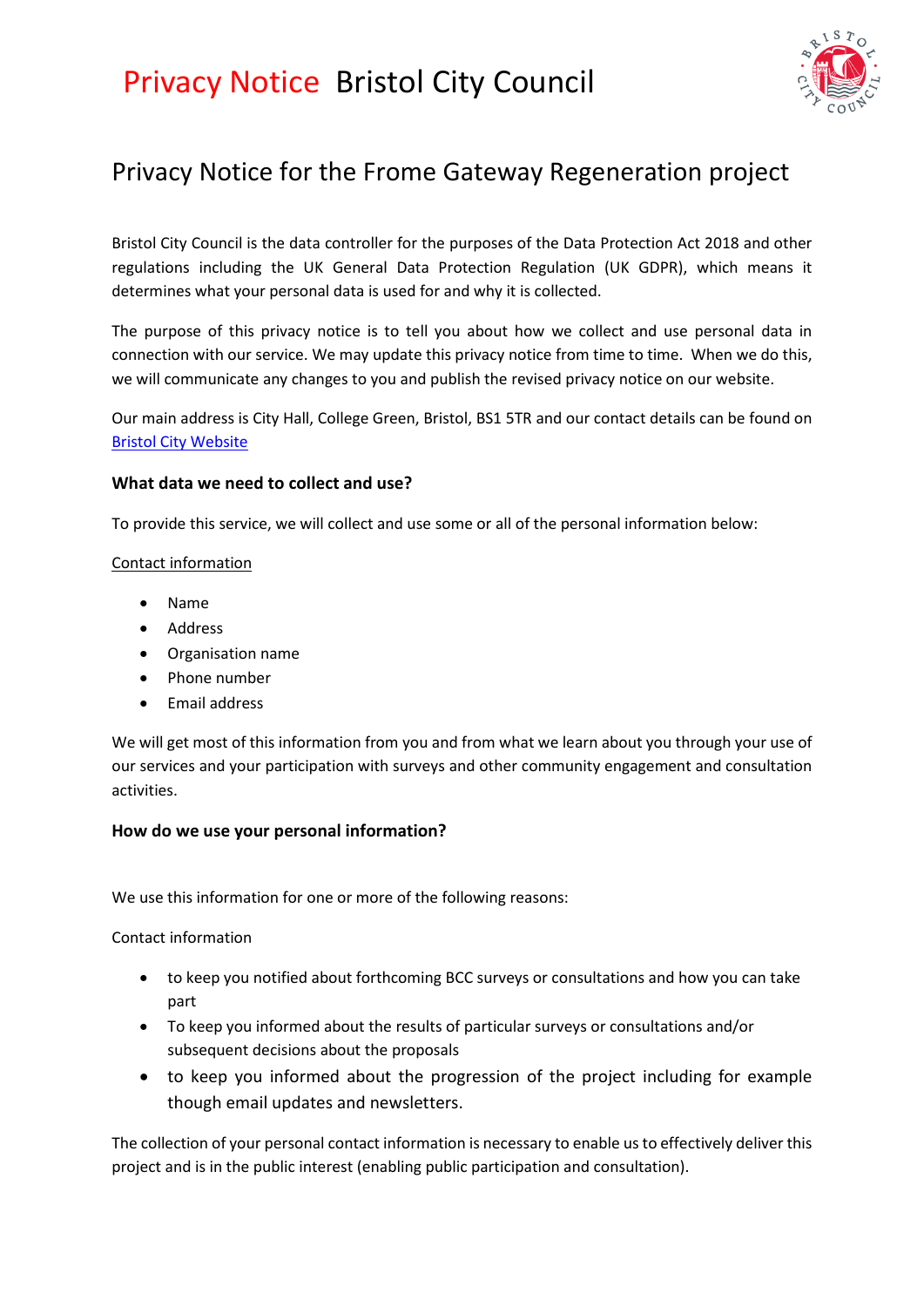

#### **Who else might we share your personal information with?**

Sometimes we may need to share your information, but we will only do so where we have a valid legal basis to share data. We will only share the minimum information for each circumstance. We may share some of your personal information with one or more of the following:

- **Mott MacDonald**, a built environment consultancy who will be providing technical, design and stakeholder engagement support for the project.
- **AHM Architects**, a built environment consultancy who will be providing technical, design and stakeholder engagement support for the project.

We may also use data processors to support our activities, for example by providing systems we need or delivering services on our behalf. These processors are:

• **Citizen Space** and **Smart Survey**. Citizen Space and Smart Surveys are online platforms which BCC uses to run public engagement and consultation activities. <https://www.delib.net/privacy> and<https://www.smartsurvey.co.uk/privacy-policy>

#### **Will my personal data be sent outside the UK?**

No personal information is routinely sent or held outside the UK. Should the transfer of personal information outside the UK become necessary, it will only take place if permitted by law, and then only where there are appropriate safeguards in place to protect the data.

#### **What is the legal basis for our use of your personal information?**

The information below shows the legal bases we are relying on to use your personal or special category (sensitive) personal information.

You can see a list of the full legal bases we may rely on by looking at our [main privacy notice.](https://www.bristol.gov.uk/about-our-website/privacy)

#### Personal information

Our legal bases for using your personal information are to exercise our tasks which are in the public interest. This information is collected for you in order to enable us to undertake tasks and functions which support or promote democratic engagement in order to deliver more targeted and informed services.

• *Art.6(1)(e) - sharing is necessary for the performance of a task carried out in the public interest or in the exercise of official authority vested in the controller*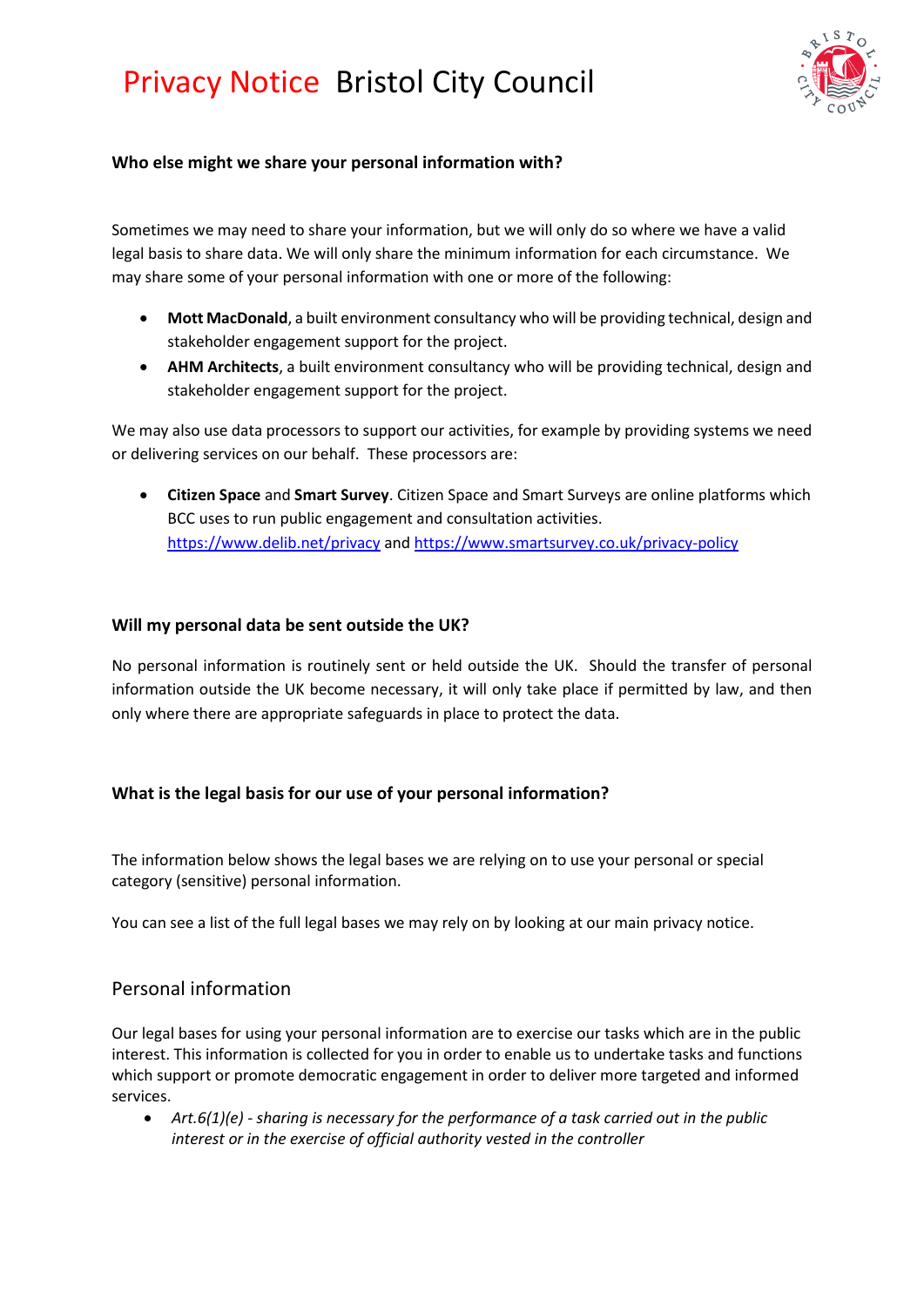

#### **How long we will keep your personal information?**

We will hold this information for as long as it is needed, or if we are required to do so by law. In practice this means that your personal information may be retained for the relevant period listed below:

Personal contact information will be retained for up to three years from the date the information is acquired. After this, your personal information will be deleted.

#### **Your rights as a data subject**

The law gives you a number of rights to control what and how personal information is used by us, including the right to access a copy of your personal information and withdraw your consent when we rely on your permission to use your personal data.

Full details about your rights can be found in ou[r main privacy notice.](https://www.bristol.gov.uk/about-our-website/privacy) If you are unable to access our digital Privacy Notice, please [contact Citizens Services](https://www.bristol.gov.uk/contact) whom will be able to send a hard copy.

To update or correct your information if it is inaccurate please [contact Citizens Services.](https://www.bristol.gov.uk/contact)

To access a copy of your personal information, more details and how to make a request can be found on th[e data protection subject access requests page on the council website.](https://www.bristol.gov.uk/data-protection-foi/data-protection-subject-access-requests)

You can exercise any of these rights, ask questions about how we use your personal data or complain by contacting us at [data.protection@bristol.gov.uk](mailto:data.protection@bristol.gov.uk) or by writing to our data protection officer at:

> Data Protection Officer Information Governance Bristol City Council City Hall College Green Bristol BS1 5TR

If you think we have dealt with your information inappropriately or unlawfully, you have the right to complain to the ICO at: Information Commissioner's Office, Wycliffe House, Water Lane, Wilmslow, Cheshire, SK9 5AF

Website[: https://ico.org.uk/](https://ico.org.uk/)